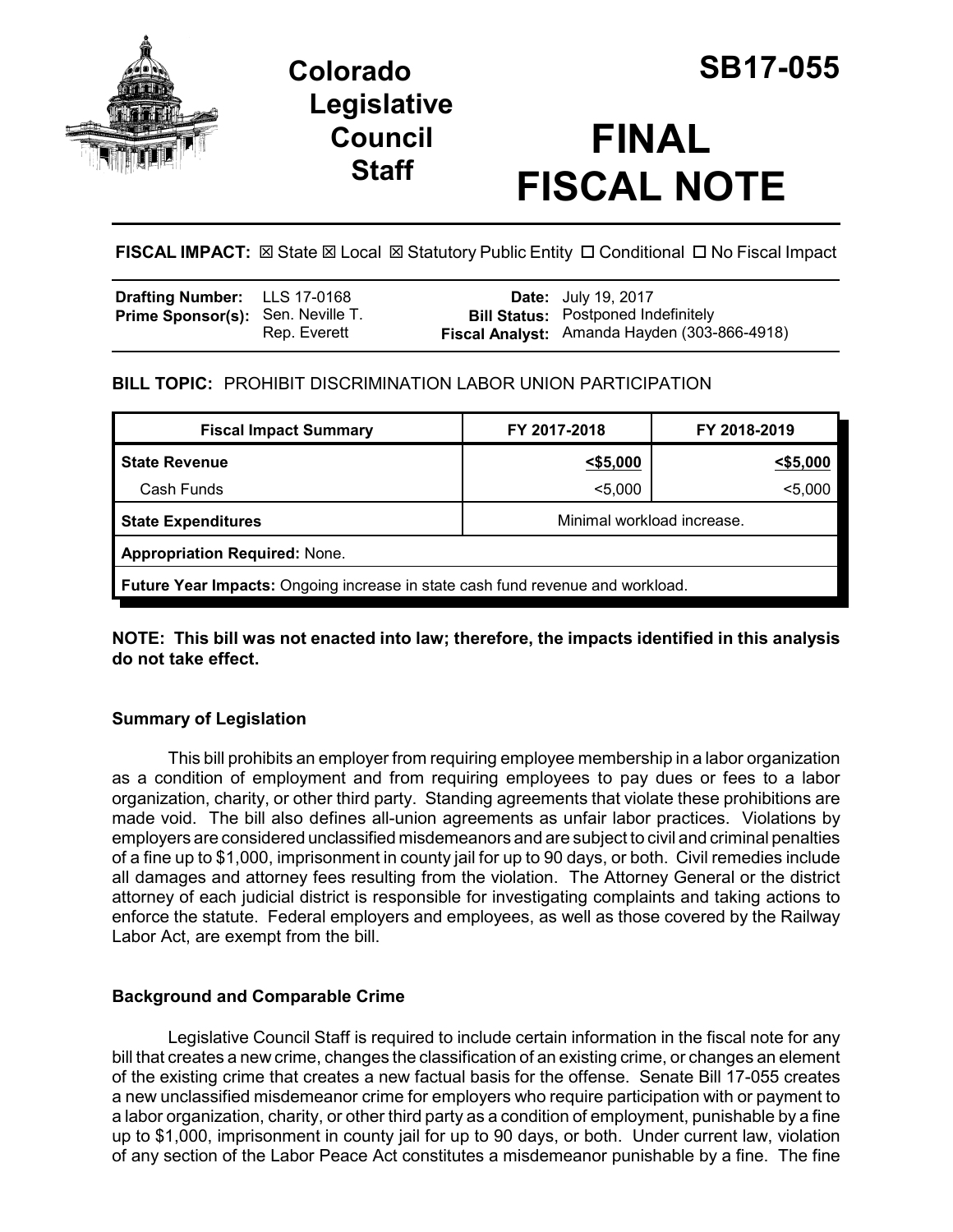Page 2

is \$50 to \$100 for the first convicted offense, and \$100 to \$500 for subsequent offenses, together with costs. In the last three years, there have been no charges or convictions under the Labor Peace Act. The Department of Labor and Employment reports receiving six complaints related to unfair labor practices over the last two years, though no requests to revoke an all-union agreement or instances in which the director has declared an all-union agreement void.

According to the Bureau of Labor Statistics, Colorado had 194,000 union members in 2015, with another 21,000 workers represented by a union on their main job or covered by an employee association or contract while not being members themselves.

#### **State Revenue**

Beginning in FY 2017-18, this bill may increase state cash fund revenue by a minimal amount.

*Criminal fines.* Beginning in FY 2017-18, the bill may increase state cash fund revenue from fines by less than \$5,000 per year. Fine revenue is credited to the Fines Collection Cash Fund in the Judicial Department. The bill creates a misdemeanor penalty punishable by a fine of up to \$1,000. The fiscal note assumes a high rate of compliance by employers and that any increase in state cash fund revenue will be minimal.

*Court and administrative fees.*This bill may also increase state fee revenue by a minimal amount, including the \$50 per offender per month probation supervision fee. Fees are imposed for a variety of court-related costs, which vary based on the offense and the type of court. Typical fees may include such items as genetic testing, victim compensation, late fees, and other administrative fees. Some fee revenue is shared with local governments; please refer to the Local Government Impact section for additional information.

#### **State Expenditures**

Beginning in FY 2017-18, this bill may increase workload in the Department of Law, which is responsible for investigating and prosecuting complaints associated with employer violations, and in the Department of Labor and Employment, to answer questions from employers about the law. To the extent that the bill increases court filings for employer complaints, the bill may also increase the workload of the Judicial Department. Because the fiscal note assumes a high level of employer compliance, however, it is assumed that these workload increases will be minimal and can be accomplished within existing appropriations.

#### **Local Government Impact**

This bill affects local governments in the following ways:

*Local government workload.* This bill may increase workload for district attorneys, who are charged with investigating and prosecuting complaints associated with employer violations. It may increase workload for the Denver County Court, managed and funded by the City and County of Denver, to try new misdemeanor cases. Probation services in the Denver County Court may also experience a minimal increase in workload to supervise persons convicted under the bill. Counties that currently use collective bargaining agreements will be minimally impacted as they make necessary changes to conform with the law. It is assumed these costs will be minimal.